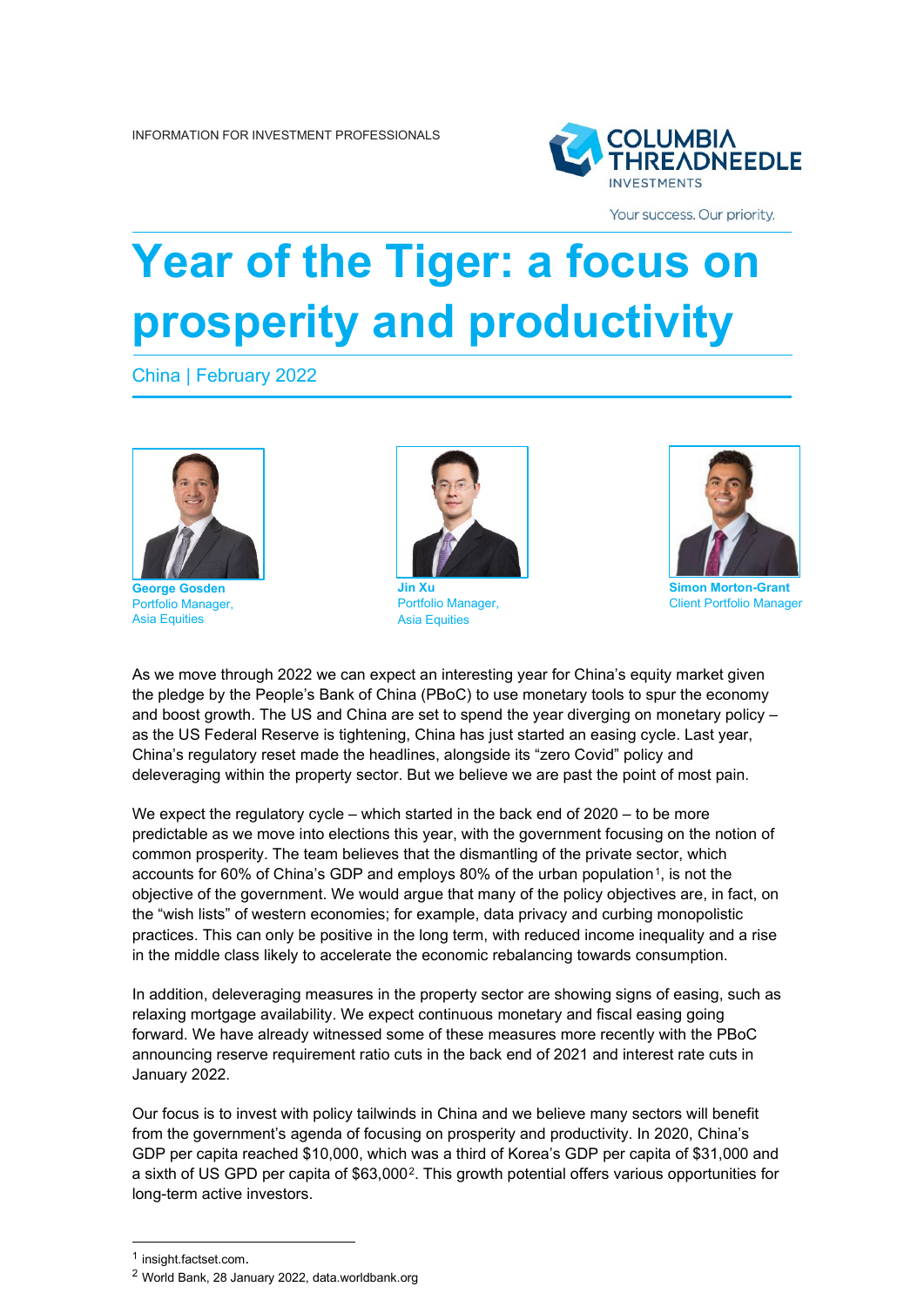One of the main themes we play in our portfolios is the decarbonisation theme – as China seeks to achieve peak carbon emissions by 2030 and become carbon-neutral by 2060<sup>3</sup>. Our team has placed a lot of emphasis on responsible investment, which will become increasingly important throughout 2022. We have also identified and invested in several stocks in the electric vehicle supply chain and renewable energy space.

We believe that structural growth opportunities should remain the core of our portfolios, and we are taking a barbell approach with quality cyclical growth companies. Many investors are overly focused on top-down considerations and are overlooking company-specific fundamental and environmental, social and governance factors; therefore, we are continuously upgrading the quality of stocks in our portfolios through market volatilities.



## **Important Information: For use by professional clients and/or equivalent investor types in your jurisdiction (not to be used with or passed on to retail clients). This is a marketing communication.**

This document is intended for informational purposes only and should not be considered representative of any particular investment. This should not be considered an offer or solicitation to buy or sell any securities or other financial instruments, or to provide investment advice or services. **Investing involves risk including the risk of loss of principal. Your capital is at risk.** Market risk may affect a single issuer, sector of the economy, industry or the market as a whole. The value of investments is not guaranteed, and therefore an investor may not get back the amount invested. **International investing** involves certain risks and volatility due to potential political, economic or currency fluctuations and different financial and accounting standards. **The securities included herein are for illustrative purposes only, subject to change and should not be construed as a recommendation to buy or sell. Securities discussed may or may not prove profitable.** The views expressed are as of the date given, may change as market or other conditions change and may differ from views expressed by other Columbia Threadneedle Investments (Columbia Threadneedle) associates or affiliates. Actual investments or investment decisions made by Columbia Threadneedle and its affiliates, whether for its own account or on behalf of clients, may not necessarily reflect the views expressed. This information is not intended to provide investment advice and does not take into consideration individual investor circumstances. Investment decisions should always be made based on an investor's specific financial needs, objectives, goals, time horizon and risk tolerance. Asset classes described may not be suitable for all investors. **Past** 

<span id="page-1-0"></span><sup>3</sup> How China Plans to Become Carbon-Neutral by 2060, Bloomberg.com, 26 October 2021.